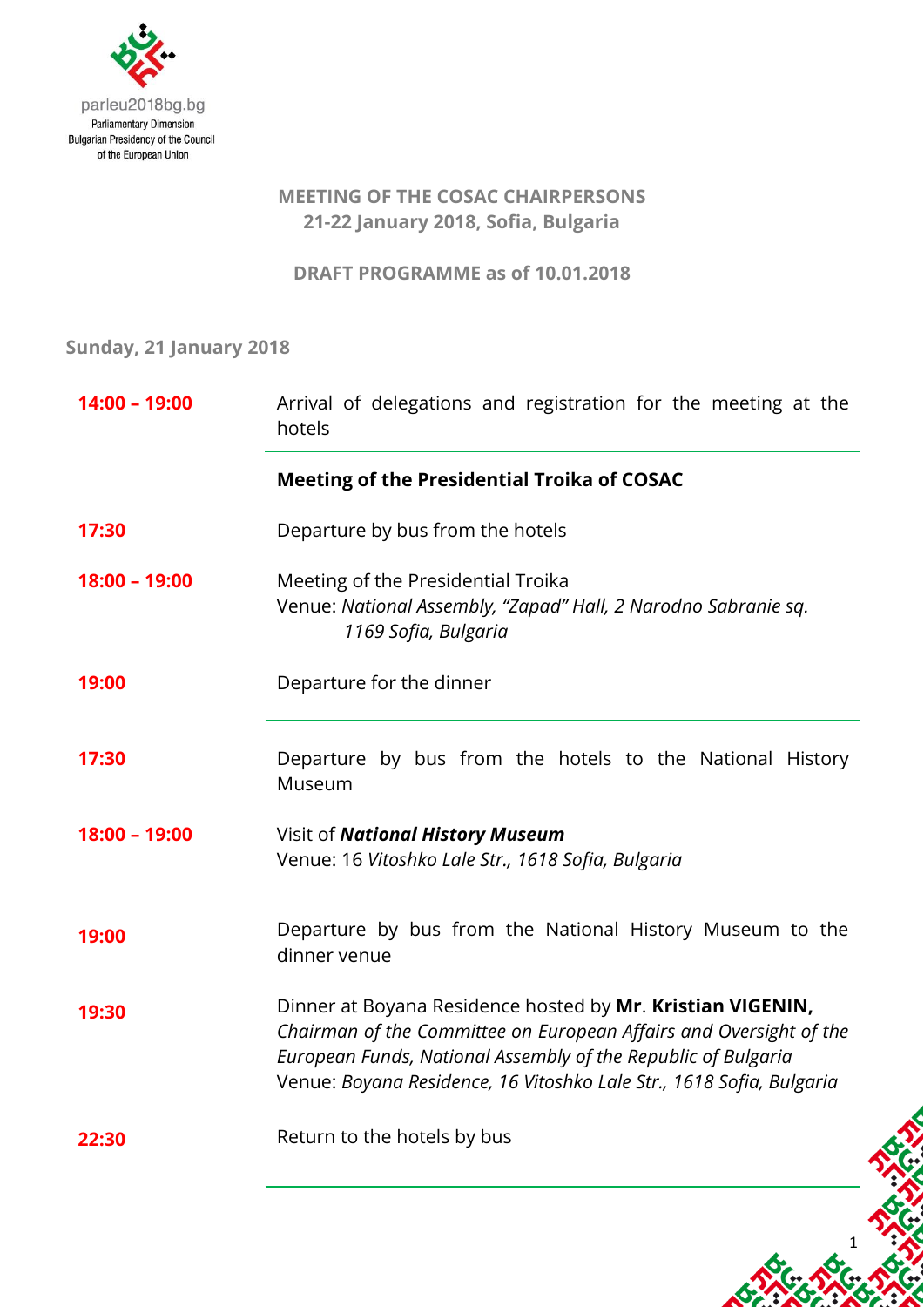

## **Monday, 22 January 2018**

| 8:00           | Departure by bus from the hotels to the conference venue<br>Venue: NDK Congress Centre Sofia, Hall "3", "Bulgaria" Square 1<br>1463 Sofia, Bulgaria                                                                                  |
|----------------|--------------------------------------------------------------------------------------------------------------------------------------------------------------------------------------------------------------------------------------|
| $8:30 - 8:45$  | <b>Opening of the meeting</b><br>Welcome address by Ms. Tsveta KARAYANCHEVA,<br>President of the National Assembly of the Republic of Bulgaria                                                                                       |
|                | Introductory remarks by Mr. Kristian VIGENIN,<br>Chair of the Committee on European Affairs and Oversight of the<br>European Funds, National Assembly of the Republic of Bulgaria                                                    |
|                | Adoption of the agenda                                                                                                                                                                                                               |
| $8:45 - 9:15$  | <b>Procedural issues and miscellaneous matters</b>                                                                                                                                                                                   |
|                | Briefing on the results of the Presidential Troika of COSAC<br>Draft agenda of the LIX COSAC<br>Outline of the 29th Bi-Annual Report of COSAC<br>$\overline{\phantom{0}}$<br>Letters received by the Presidency<br>Procedural issues |
|                | Debate                                                                                                                                                                                                                               |
| $9:15 - 10:15$ | <b>Session 1: Priorities of the Bulgarian Presidency</b><br>of the Council of the EU                                                                                                                                                 |
|                | Keynote speaker: Mrs. Lilyana PAVLOVA,<br>Minister for the Bulgarian Presidency of the Council of the EU                                                                                                                             |
|                | Debate                                                                                                                                                                                                                               |

2